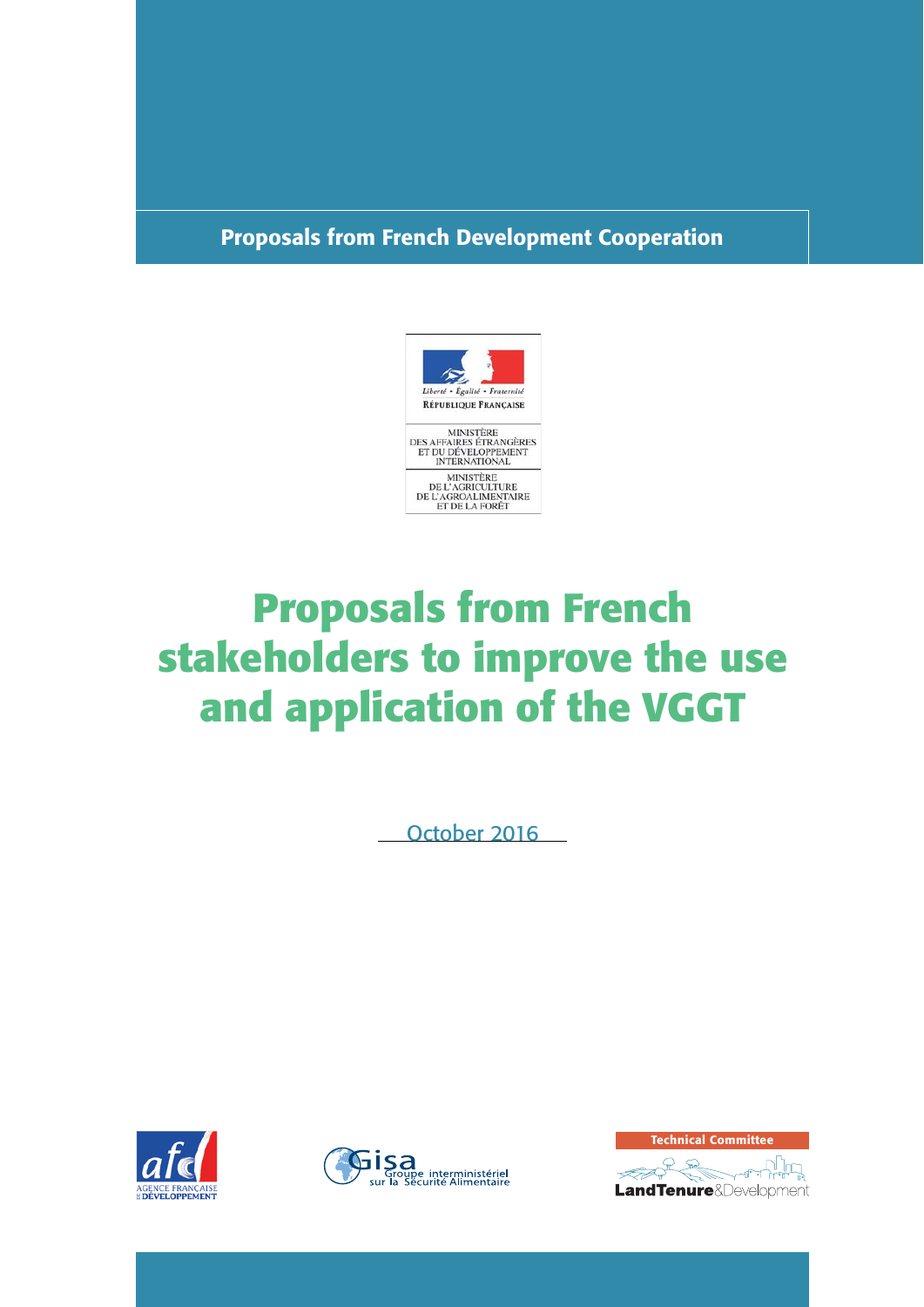*The Technical Committee on "Land Tenure and development" is an informal think tank composed of experts, researchers and officials from the French Cooperation. It was set up in 1996 to provide strategic support to the French Cooperation and supervise land tenure initiatives through a network of French and international actors. Initiatives by the Committee include the White Paper on land governance and security of tenure in developing countries produced by actors in the French Cooperation, and numerous other works and tools aimed at improving our understanding of land issues in developing countries and our ability to meet the challenges they present. These can all be found on the Land Tenure and Development website (www.foncier-developpement.org).*

*The French Inter-Ministerial Food Security Group, created in April 2008 to provide a joint*  response to the food crisis, is a reflection and exchange group focusing on food security; it *brings together five Ministries, research organizations, civil society and the private sector:* 

- *Ministry of Agriculture, Agri-Food and Forestry (MAAF)*
- *Ministry of Foreign Affairs and International Development (MAEDI)*
- *Ministry of Ecology, Energy, Sustainable Development and Sea (MEEDDM)*
- *Ministry of Economy, Industry and Digital Affairs (MEIN)*
- *Ministry of National Education, Higher Education and Research(MENESR)*
- *General Secretariat of European Affairs (SGAE)*
- *Centre International de Recherche Agronomique pour le Développement (CIRAD)*
- *Institut de Recherche pour le Développement (IRD)*
- *Institut National de la Recherche Agronomique (INRA)*
- *Agriculteurs Français et Développement International (AFDI)*
- *NGOs members of the Agriculture and Food Commission (C2A) of Coordination SUD*
- *FARM Foundation*
- *Agence Française de Développement (AFD)*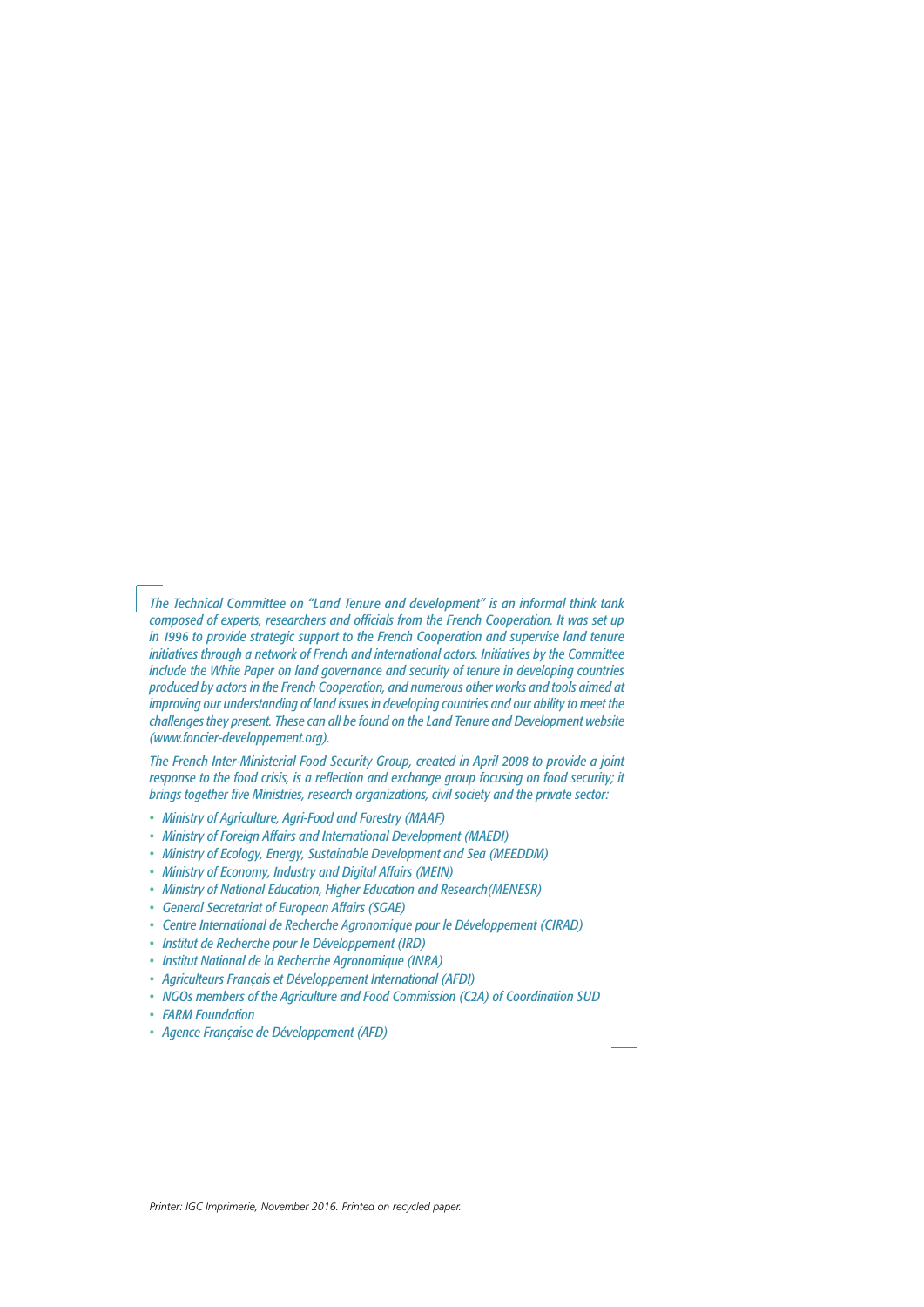# **Proposals from French stakeholders to improve the use and application of the VGGT**

In May 2012, the international community gathered at the Committee on World Food Security (CFS) endorsed the Voluntary Guidelines on the Responsible Governance of Tenure of Land, Fisheries and Forests in the Context of Nat n May 2012, the international community gathered at the Committee on World Food Security (CFS) endorsed the Voluntary Guidelines on the Responsible Governance of Tenure of Land, Fisheries and Forests in the Context of National Food Security (the VGGT). Those and natural resources central to the international agenda.

France welcomes the holding of an event dedicated to the VGGT at the  $43<sup>rd</sup>$  session of the CFS, as part of the monitoring process examining implementation of the decisions and recommendations of the CFS, and as a response to recommendation 26.4 of the VGGT, which advocates the organisation of an experience-feedback initiative with regard to application of the VGGT. In addition to the consultation organised by the CFS Secretariat, France wished to conduct an exercise with national stakeholders to monitor implementation of the VGGT. It consequently launched an inclusive initiative that mobilised its two multi-stakeholder platforms on land-governance (the Technical Committee on "Land Tenure and Development" – CTFD) and food-security (the French Interministerial Group on Food Security – GISA), as well as representatives from the private sector. A day of discussion was organised on the 13<sup>th</sup> September 2016 to identify causes of success and failure in the use and application of the VGGT. The ideas exchanged at that conference have provided material for this document.

# **I. Factors of success and pitfalls to be avoided in ensuring application of the VGGT**

Since they were adopted in 2012, numerous initiatives aiming at promoting the use and application of the VGGT have been implemented. Since the programme is voluntary, ensuring the involvement of all stakeholders is a key factor, but not in itself sufficient to allow the level of application of the guidelines and their impacts on the improvement of land governance to be measured.

#### ● **Political will, dialogue, coordination and expertise: key issues in the application of the Voluntary Guidelines**

The discussions enabled identification of a certain number of key factors which must be combined to ensure that the VGGT are effectively applied.

**The political will and involvement of governments:** the issue of land tenure is now on the agenda of many international, regional and multilateral groups. Ensuring that land governance remains a long-term priority for governments, the private sector and civil society is a major factor of success in applying the VGGT. However, it also requires governments to show the political will to incorporate the guidelines into their national legal frameworks. This inclusion must be more than just an introductory reference in land policy documents. The VGGT throw light on compliance with human rights and their promotion in the context of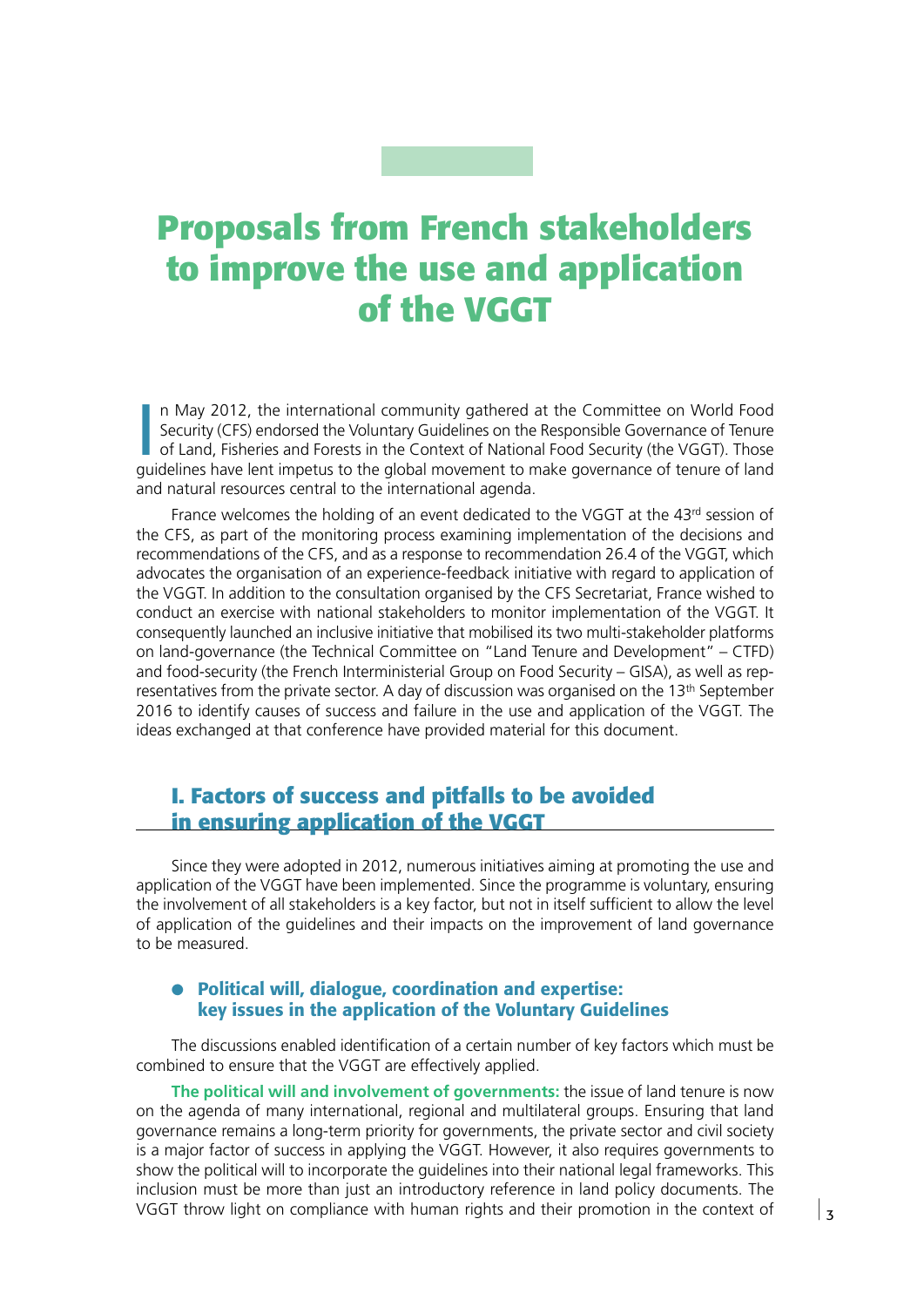land governance. The recommendations of the VGGT should inspire a full commitment to land-reform procedures and the identification of the needs of different groups – especially the most vulnerable – in terms of access to land. Sharing of experience – on a regional level especially – is an approach that should strengthen political will and support for application of the VGGT. The CFS has a key role to play in continuing to work on issues of land governance and the monitoring of VGGT implementation.

**The consultation and involvement of multi-stakeholder platforms related to national land-tenure debates:** bringing together, on multi-stakeholder platforms, all those concerned by the issue of land tenure enables a grasp of the issues involved and a shared understanding of the main principles of the VGGT, which are necessary for the implementation of inclusive land reforms. Mobilisation of those platforms also enables stakeholders to take part in a constructive dialogue in order to contribute to the planning of public policies. The VGGT are the result of a participatory and inclusive process on an international scale. Their national implementation must be based on similar dynamics. Particular care must be taken to include vulnerable and marginalised populations in the process.

**Donor coordination:** adoption of the VGGT resulted in increased mobilisation of donors with regard to this issue. So donor coordination within the Global Donor Working Group on Land (GDWGL) within the framework of the Global Donor Platform on Rural Development is intended to facilitate cooperation and collaboration on land issues among 24 bilateral and multilateral donors. The work done within the coordination organisation has led to an appeal for the inclusion of a land indicator within the Sustainable Development Goals (SDGs) based on the VGGT (indicator 1.4.2 associated with SDG 1 on poverty eradication).

**The development of skills and expertise:** over the last four years, many initiatives have been launched to turn the VGGT into operational tools and develop knowledge and expertise. The FAO has especially produced e-learning modules and a series of thematic technical guides. Organising national workshops and training activities for many stakeholders – political decision-makers, civil society organizations, members of parliament, journalists, etc. – has enhanced awareness. Familiarity with the VGGT and their principles among a broad range of stakeholders, combined with initiatives favouring the development of multidisciplinary technical expertise (legal, sociological, operational, agronomic, etc.) is a factor in their successful application. However, a lot remains to be done locally, nationally and internationally in this area, even among those States and institutions with a strong interest in land-tenure issues.

#### ● **Pitfalls to be avoided**

**Inconsistencies between different sectoral policies:** Promoting the VGGT and supporting and ensuring their application also requires other policies to be examined in order to achieve greater coherency. Different sectoral policies may be contradictory. For example, land policy may express the intention of making access to land secure for all stakeholders – particularly small farmers and pastoralists – but, at the same time, sectoral policies may promote models of agricultural production and water use that require infrastructure that does not fully take into account the needs of these small farmers and pastoralists, implies population displacements, and so on. Without opposing these different sectoral policies (which can each have advantages in terms of sustainable development), it is essential to rationally consider their objectives as a whole to make them consistent, while paying particular attention to compliance with human rights and the needs of vulnerable groups, in the spirit of the VGGT.

There is also an issue of coherency between national sectoral policies and the international commitments of governments. In all these contexts, the VGGT should serve as a reference tool, used to analyse land governance issues.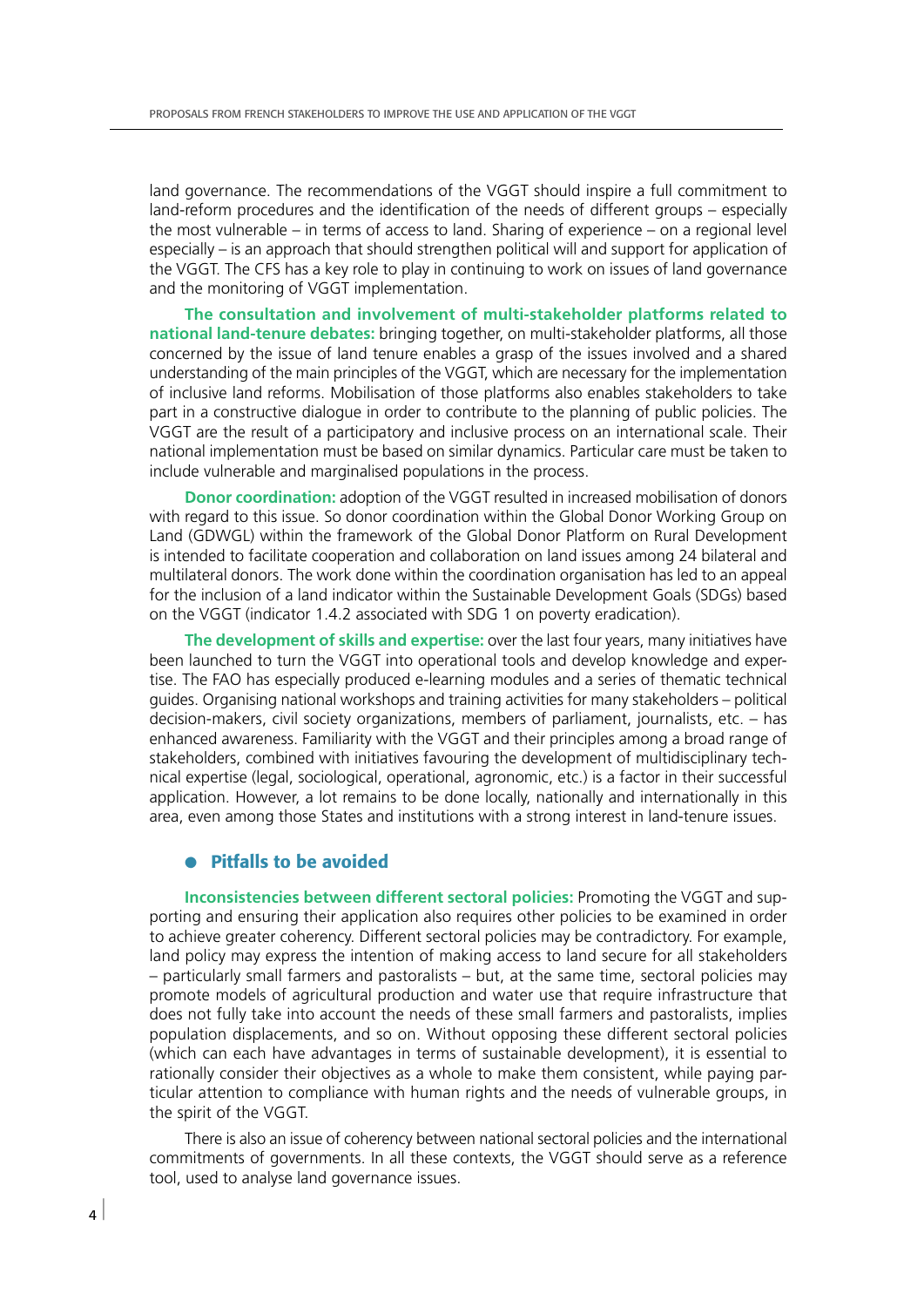**Avoid standard land rights registering policies as a universal response to implementation of the VGGT:** Approaches to the use of the VGGT on a national level tend to be standardised and based on the registration of private and individual property deeds using geographical and cadastral information systems, in the hope of increasing transparency and accountability. These technical solutions often tend to ignore the political and social challenges of land governance and provide systems that are relatively inaccessible and unsuited to local contexts1. They may even result in a loss of access to land for certain vulnerable groups. So the pitfall of a response based solely on a standardised technical tool must be avoided, so as not to induce opposite effects to the results sought.

**Ending the proliferation of 'pilot' approaches:** Many 'tools' and 'initiative frameworks' intended to facilitate application of the VGGT have emerged since their adoption. This dynamic has led to an increasing number of guides and references for application of the VGGT. While such efforts can adapt to various frameworks of intervention and so enable communication with a broad range of stakeholders, proliferation can also lead to confusion. It is particularly necessary to ensure that this phenomenon does not result in a 'levelling down' of application of the VGGT. Finally, the implementation of VGGT a monitoring mechanism within the framework of the CFS should enable us to put the proliferation of pilot approaches applied by different stakeholders over the last few years behind us.

## **II. Recommendations for effective application of the VGGT**

These French recommendation proposals are based on both national experience and, more broadly, analyses collectively carried out by the members of France's multi-stakeholder platforms for land governance and food security. They are shaped by the conviction that **secure land rights can play a major role in achieving the economic development of territories, the reduction of inequalities, the elimination of poverty, the supply of food and**  nutritional security, conflict limitation and the response to environmental challenges.

For this reason, the VGGT are a major tool that can facilitate the achievement of sustainable development goals. The proposals also take into account the very limited time step for assessing the results of efforts to implement the VGGT, just four years after their adoption. So the French proposals must be considered in the light of that constraint.

#### ● **Developing the understanding of the VGGT and knowledge and expertise on land governance**

#### *The major campaign of information and awareness raising must be pursued*

An enormous campaign of promotion and dissemination has been conducted by different stakeholders over the last four years. The initiatives involved have stimulated reform dynamics in countries already engaged in institutional reforms, along with behavioural changes on the part of companies who are aware of the risks to their reputation. In spite of this, though, a great deal of work remains to be done to ensure that all stakeholders are familiar with the VGGT, especially on a local level, so that governments invest in reform processes and more responsible investment is encouraged.

 <sup>1.</sup> The Land Tenure and Development Technical Committee produced an analysis on this subject following the adoption of the VGGT – "The formalisation of land rights in developing countries: moving from past controversies to future strategies."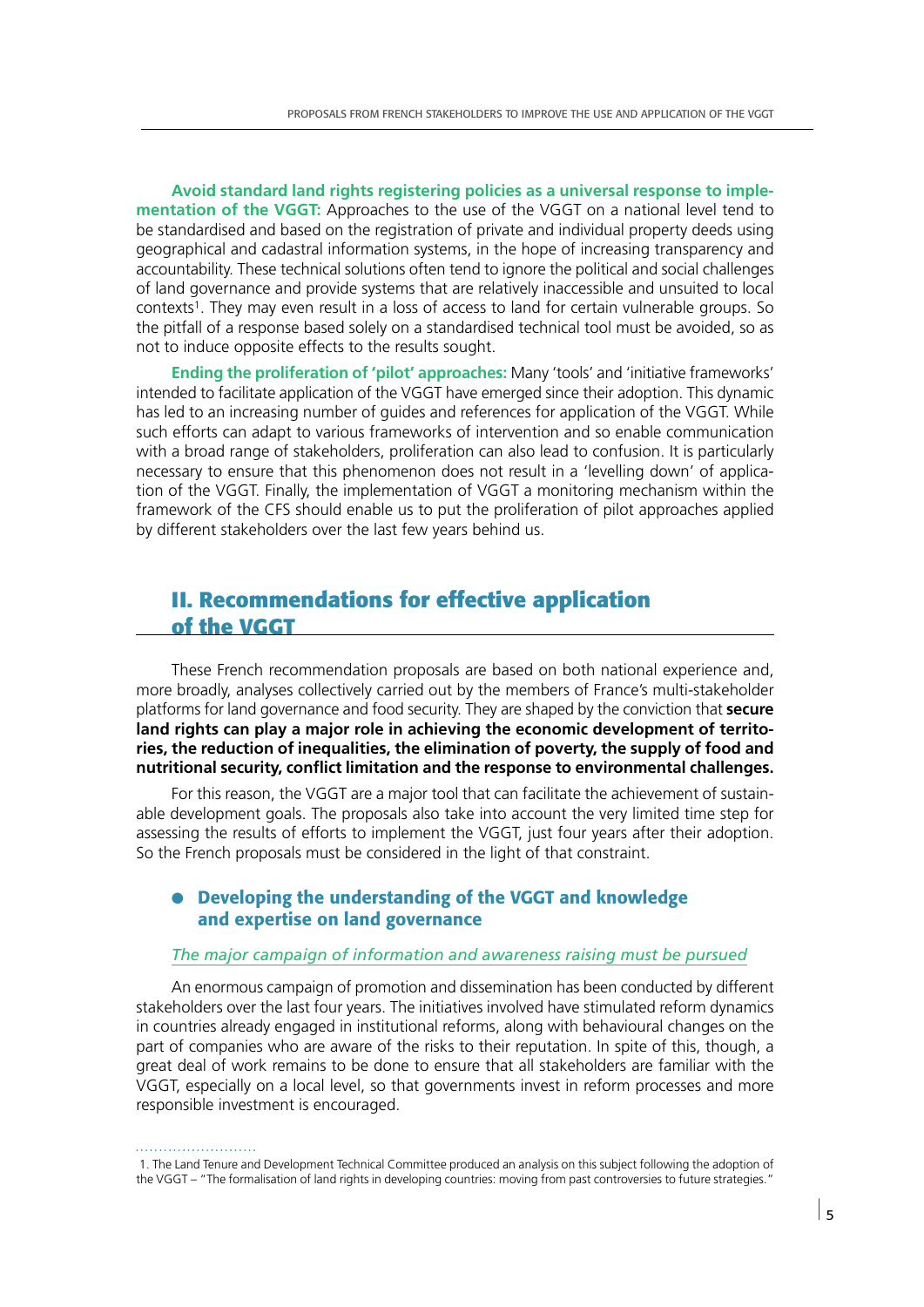Several approaches and strategies could enhance these initiatives:

- **>>** intensifying and developing strategic dialogue with partner countries to help them apply the VGGT;
- **>>** assisting the implementation of multi-stakeholder platforms on a national level to enable dissemination of the VGGT and discussions about land-policy choices and the land-tenure impacts of other sectoral policies, and develop the ability of local stakeholders to fully understand land-tenure issues. The setting-up of these platforms – with a particular attention paid to the most vulnerable groups – should be accompanied by capacity development activities for local stakeholders, ensuring that they completely master and understand land issues at stakes;
- **>>** it is necessary to improve the capacities of civil-society organisations and other stakeholders in order to increase the mobilisation of citizens with regard to land issues. Awarenessenhancement initiatives and training for land administration services, decentralised local authorities and members of parliament could fuel civil discussions on the VGGT.

#### *The need to develop expertise on land tenure to apply the VGGT*

One of the difficulties encountered in applying the VGGT is a lack of national and international technical land-tenure expertise that is operationally available and usable by all stakeholders. Land tenure involves a variety of advanced skills in the fields of law, sociology, economics, facilitation, etc. Human resources in this domain are rare, notably on a national level.

- **>>** Creating university courses and occupational-training modules to develop the expertise needed to design and implement land reforms and national sectoral policies with an impact on land tenure.
- **>>** Raising awareness among the national staff of donors (embassies, agencies), NGOs and the private sector, familiarising them with the VGGT and the importance of land tenure for development.

#### ● **Maintaining the global dynamic and improving coordination related to land issues**

 To maintain the international dynamic triggered by the adoption of the VGGT and other international frameworks means regularly monitoring progress in their application and continuing the coordination of donors on land governance, especially in relation to responsible agricultural investments.

- **>>** Continuing the development of synergies with regional and international executives in relation to environmental issues, food security, gender, deep-rooted causes of migration and intervention in contexts of fragility.
- **>>** Supporting the implementation within the CFS of a solid, lasting, international mechanism to monitor application of the VGGT based on national multi-stakeholder platforms, linked with CFS and the monitoring process of the SDGs land indicator.
- **>>** Fully integrating land-tenure questions within the intervention frameworks of international donors. Land governance must be included in bilateral development projects as a key to sustainable territorial economic and social development, so that it is recognised as a global issue that receives suitable attention and funding.
- **>>** Continuing to support donor coordination in the framework of the Global Donor Working Group on Land and promote even more transparent information sharing related to interventions, results achieved and lessons learned. On a national level, this coordination should result in the development of joint programming frameworks and consultation processes.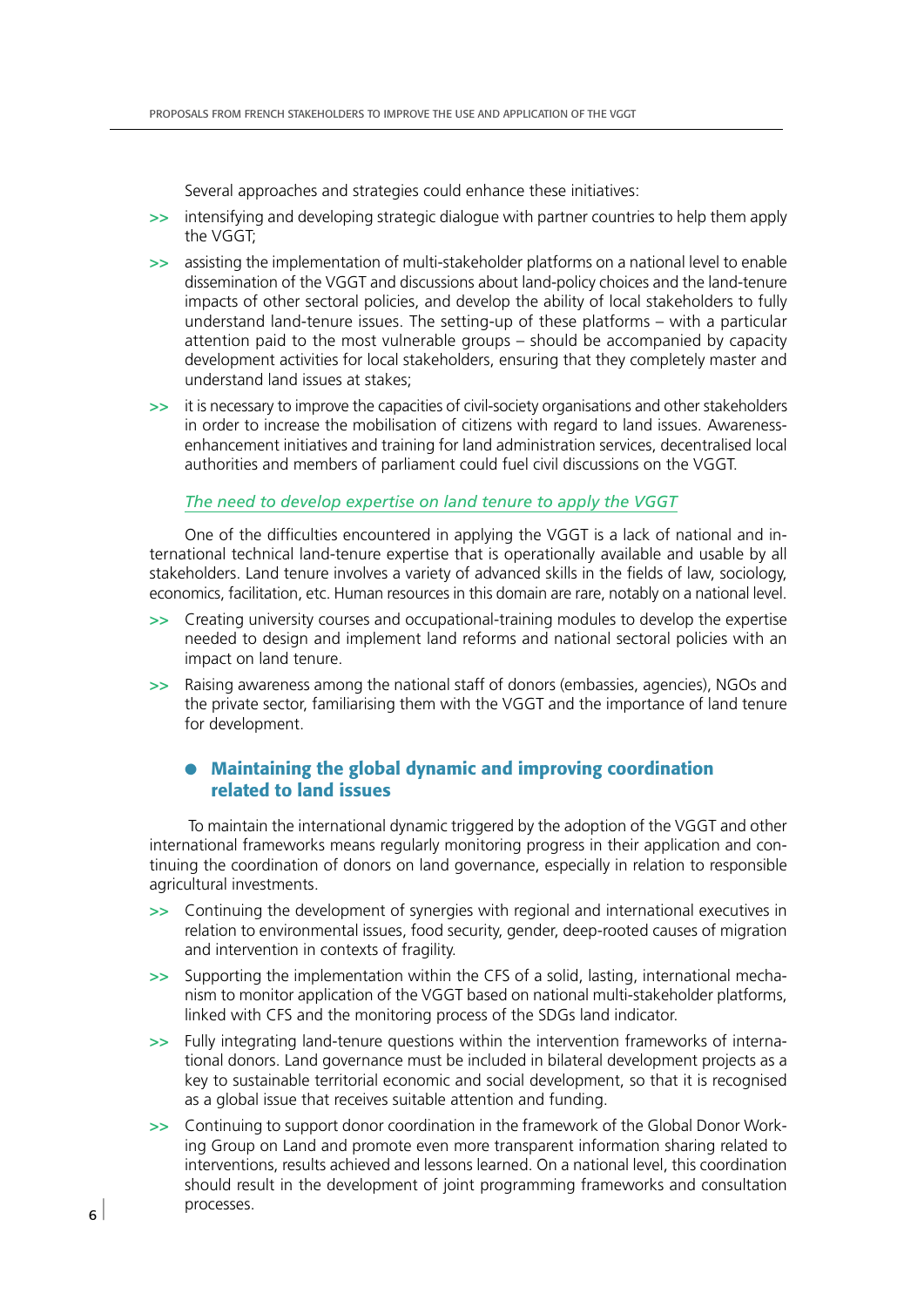#### ● **Incorporating the VGGT into the social and environmental due diligence of public and private investment with an impact on land tenure**

The profusion of discussions on responsible investment has led to the publication of many reference works and guides whose aim is to deal with land issues related to major agricultural investments. Production of these guides has provided a partial response to the difficulties encountered by aid organisations and private-sector operators in making the VGGT operational. Nevertheless, certain concrete initiatives could improve these stakeholders' use of the VGGT:

- **>>** Integrating the principles of the VGGT in the social and environmental due diligence of aid agencies, multilateral and regional development banks, and companies. Particular care should be taken over the management of land legacy, the free, prior and informed consent of all parties concerned and the existence of effective conflict-resolution processes, especially on a local level (judiciary and/or alternative processes);
- **>>** Using available guides and partnerships to set up training programmes for staff involved in operational initiatives, project funding and risk management;
- **>>** Mobilising the VGGT to deal with resettlement related to infrastructure projects. Particular attention should be paid to legal frameworks of expropriation for public-interest processes in national contexts, in order to improve the implementation of safeguard policies;
- **>>** A particular effort should be made with private-sector operators. The OECD and FAO could make a useful contribution in this area through the operationalisation of the FAO-OECD guide, which could include a VGGT presentation and introduction module.

#### ● **Better incorporating the principles of the VGGT into development aid**

In the implementation of development policies, the main principles remain respecting land-users rights, and ensuring that private use is compatible with long term general interests. The problematics of responsible governance of tenure must be better integrated within all the phases of the project cycle (diagnosis, identification, formulation and implementation and assessment operations).

To do so, the VGGT must be used to improve governance of tenure on the basis of the following initiatives:

- $\gg$  support the countries concerned with the identification and formalisation of existing acknowledged legitimate rights on land – whether formal or informal, individual or collective – and revising the method of securing the land rights and customs of rights holders and users;
- **>>** mobilising the VGGT to support improvement of the different components of land policies (land right formalization, transparency and accountability of large scale land acquisitions, conflict resolution) consistently with agricultural, territorial-development and naturalresource management policies;
- **>>** building on the initiatives of all stakeholders to implement the VGGT locally in order to facilitate a broader political process. National multi-stakeholder platforms should be collectively mobilised to discuss the results of these local initiatives;
- >> promote fit for purpose management tools that are appropriate to local contexts and based on intermediate levels of governance (decentralisation), taking into account local specificities and ensuring the security and stability needed for investment;
- >> address the need for effective conflict-resolution processes, especially on a local level (judiciary and/or alternative processes), and defining the institutions competent to assess prejudice with a view to proper compensation.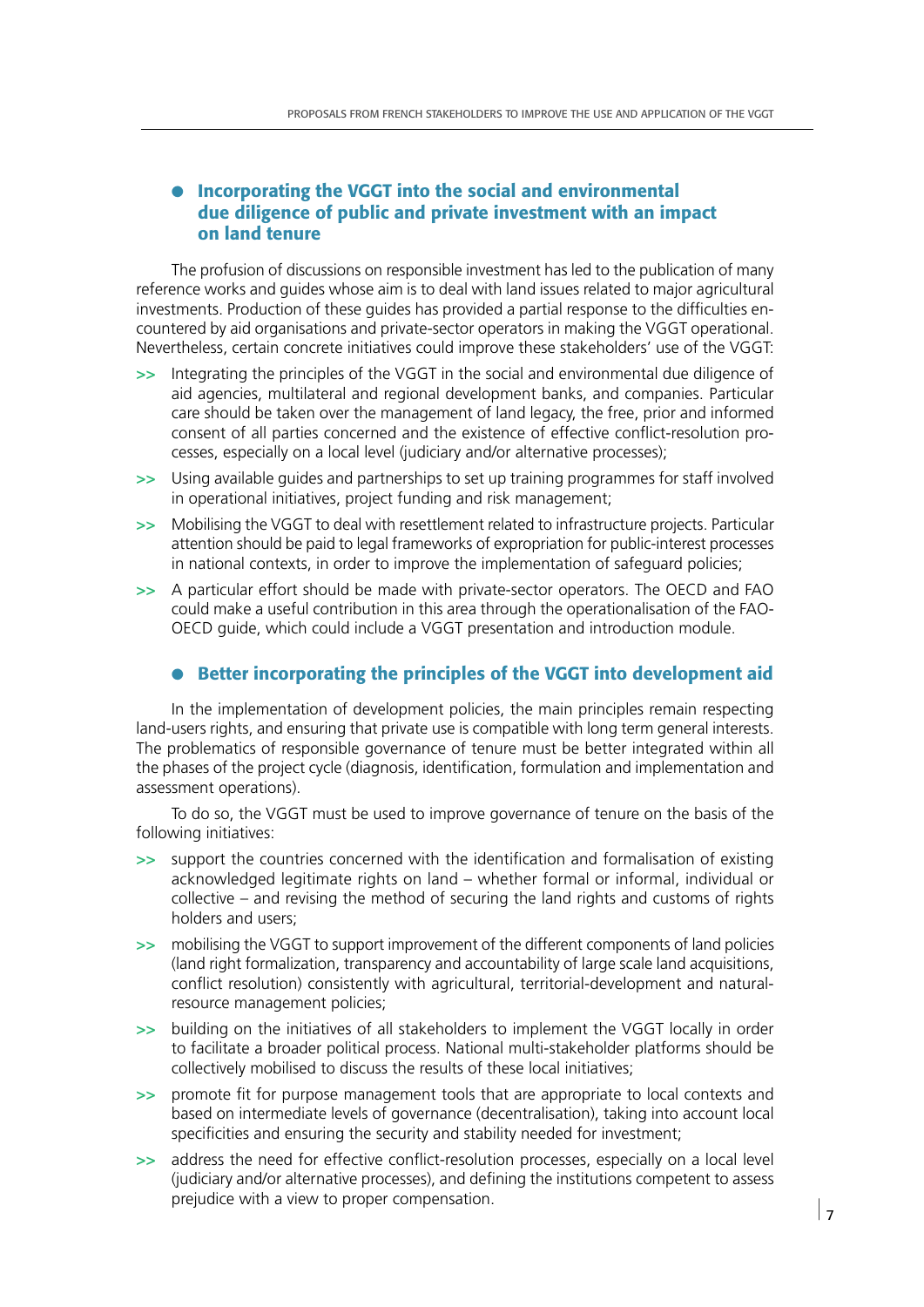Political dialogue related to aid and development programmes should stress the benefits of commitment to responsible land-tenure policies. This is one of the great issues in the implementation of the VGGT: the application of their principles is subject to the political will of governments to engage in land reform processes that recognise the legitimate tenure rights of the greatest number of people, especially the most vulnerable groups.

## **III. French initiatives to assist with application of the VGGT**

Since the adoption of the VGGT, France has shown a strong commitment to their promotion and application, focusing on three areas: international use, proactivity in bilateral political discussions and coherent initiatives.

#### ● **Promoting the VGGT at the core of the international agenda and ensuring that our initiatives are coherent**

The VGGT are an internationally recognised and adopted fundamental framework that sets up the principles of responsible land governance. Their adoption provided a tool to raise the question of land tenure in international development discussions on the basis of explicit references to existing standards of human rights. So France has launched a number of initiatives intended to **create synergies between international frameworks in order to widely disseminate the principles of responsible land governance**:

- **>>** mobilisation of French expertise to turn the guidelines into an operational tool, *Guide*  to due diligence of agribusiness projects that affect land and property rights. This guide has been promoted to the international community;
- **>>** support for the inclusion of a land indicator in the Sustainable Development Goals (SDG), promoting joint action on the part of donors within the Global Donor Working Group on Land;
- **>>** working with the other NASAN members to establish an analytical framework for responsible agricultural investment at the testing stage of pilot projects;
- **>>** mobilising to ensure that the OECD-FAO guide for responsible agricultural supply chains is consistent with the principles of the guidelines;
- **>>** using the VGGT in our strategic dialogues with different stakeholders (governments, development banks).

#### *Ensuring that our projects supported by development aid comply with the VGGT*

Following the adoption of the VGGT, the French Ministry of Foreign Affairs and International Development (MAEDI) asked its own public operators, notably the AFD (French Development Agency), to ensure that all projects supported by oversee development aid would be aligned with the VGGT in order to ensure the consistency of its development-aid policies. That commitment involved the preparation of a *Guide to due diligence of agribusiness projects that affect land and property rights*, based on the VGGT. **The AFD subsequently formally incorporated the principles of the VGGT into its social and environmental due diligence procedures** to facilitate the design of agricultural projects that take into account land-related due diligence. So a systematic approach has been applied to ensure land security with regard to agricultural projects backed by the AFD that affect land and property rights. The AFD is the first donor to have undertaken such a task. Its results will be used to study, monitor and, finally, assess projects.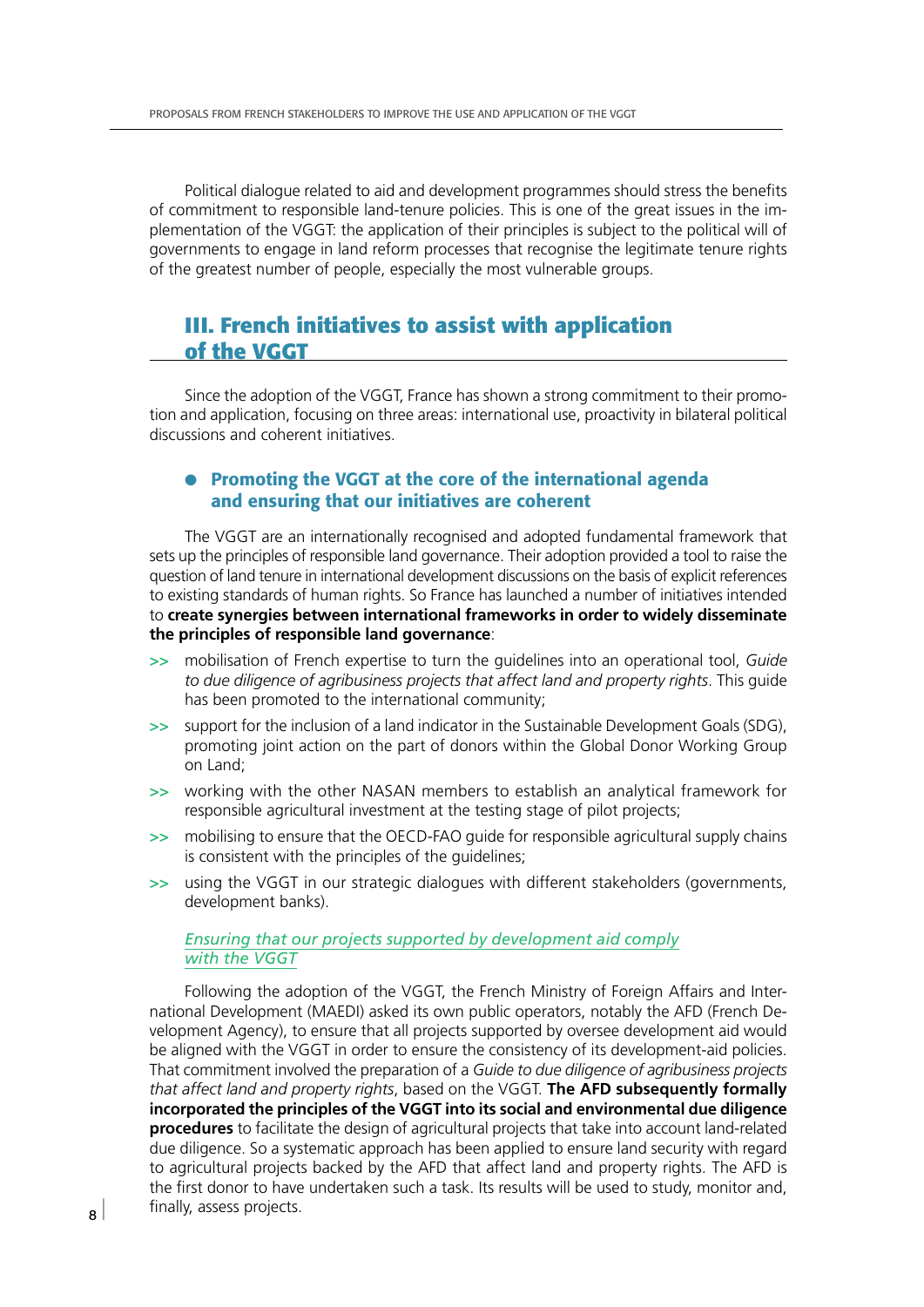#### ● **Political dialogue with our bilateral partners: increasing capacities through support for multi-stakeholder platforms**

As a consequence of the voluntary nature of the guidelines, it is up to us all to promote their use, particularly by governments. The VGGT must be used to objectively assess the land-governance situation and inclusively identify changes to be made to protect the legitimate land rights of all, especially the most vulnerable populations. To this end, France provides long-term assistance for the different stakeholders, with dialogue and negotiation in countries that so wish.

#### **ASSISTING THE DIFFERENT LAND-POLICY STAKEHOLDERS: THE CASE OF SENEGAL**

In 2012, the Government of Senegal resumed its land-reform process, setting up a new National Commission for Land Reform (CNRF). Among other tasks, it was asked to propose changes for the management of land in the national domain (95% of the country).

In order to facilitate this political process, French foreign aid in coordination with other development partners is using different tools to facilitate dialogue between the groups of stakeholders involved in the process: joint-funding of Voluntary Guideline promotion workshops together with Italian and German foreign aid, and technical support of FAO; intensifying political dialogue with the Senegalese authorities and making international commitments (G7 in 2013 on Land Transparency); organisation of a field visit for discussions and political dialogue with the National Commission on Land Reform (CNRF); capitalising on lessons learned from projects financed by the AFD (French Development Agency) to test land-management pilot approaches; funding of coordination workshops for civil-society platforms in order to encourage constructive talks (Technical Committee on "Land Tenure and Development", and the French Ministry of Foreign Affairs and International Development ).

In this context, the VGGT have proved to be a powerful tool to assist land reform. They enable the organisation of political dialogue on solid foundations, identifying potential improvements to national land governance for the benefit of all, especially vulnerable and marginalised populations.

#### ● **National applications of the VGGT: an outline of land-tenure policies in France**

#### *The French tenure regime: securing land users rights*

Aside from application of the VGGT to take into account land-tenure issues in development aid better, **the goal of coherency requires the promotion of systems of responsible land governance in our own country.** Nationally, **France's land-tenure policies are based on both the recognition of rights of land ownership and use, and on tools to regulate access to these rights for reasons of public interest.** The aim of these tools deployed after the Second World War was to modernise farming in order to ensure France's food security by developing **consolidated, competitive, family-type farms and limiting the development of very large farms.** Although these goals are still valid today, other objectives have been assigned to the tools over the years, such as environmental and landscape conservation and job protection. They provide an operational solution for the application of the many principles of the VGGT.

These regulatory tools apply:

**>>** *when farmland is purchased:* the French and management and rural establishment agencies (SAFER) – limited companies approved by the government to conduct public-service